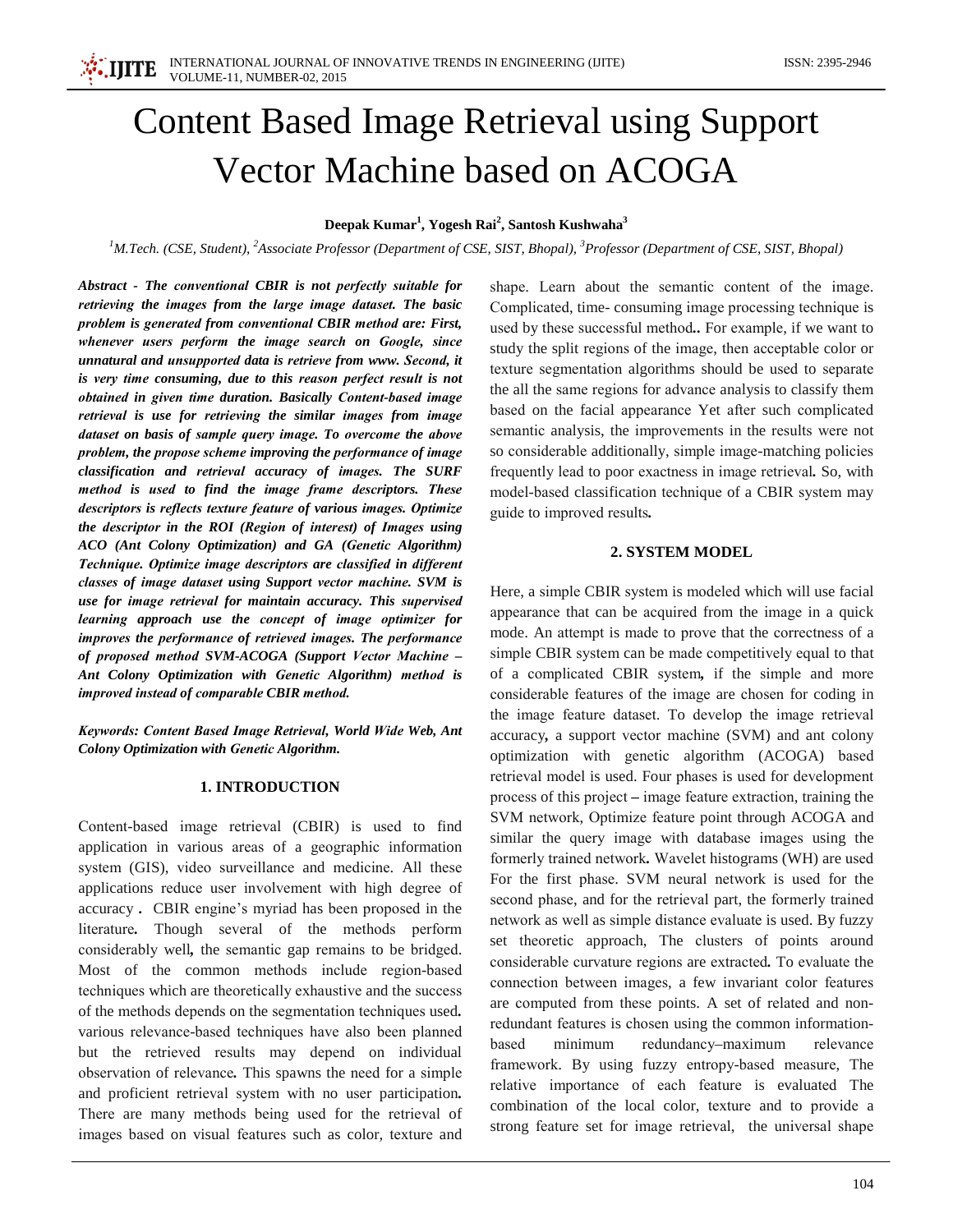features have been used. The set of regions, represent image roughly equivalent to objects characterized by color, texture, shape and location. Images are classifies into semantic categories by the system for enhancing the retrieval. The system is accurately strong to image alterations.

## **3. PREVIOUS WORK**

An image retrieval scheme which makes use of visually considerable point features has been presented before By a fuzzy set theoretic approach, clusters of points around considerable curvature regions are extracted. Some invariant color features are computed from these points to estimate the comparison between images. A set of relevant and nonredundant features is preferred using the common information-based minimum redundancy-maximum relevance framework. In fact, SVMs are not only a good classification technique but also a good feature selection method. The problem of feature selection is well known in machine learning. Data over fitting arises when the number of features is large and the number of training samples is comparatively small. This case is very common especially in image classification. The prospective of the SVM is illustrated on a 3D object identification task using the Coil database and on a image classification task using the Corel database. The images are represented by two method either matrix of their pixel values (bitmap representation) or by a color histogram. In both, method the planned system does not involve feature removal and performs acknowledgment on images regarded as points of a space of high measurement. We also point an addition of the basic color histogram which keeps added about the information restricted in the images.

To solve combinatorial optimization problem by using Ant Colony and Genetic programming algorithms. Hybrid algorithm is planned. Evolutionary procedure of Ant Colony Optimization algorithm adapts genetic operations to get better ant movement towards solution state. The algorithm coverage to the best possible final solution, by accumulating the most efficient sub-solutions.

# **4. PROPOSED METHODOLOGY**

The proposed method is SVM-ACOGA (Support Vector Machine - Ant Colony Optimization with Genetic Approach). To classify and retrieve the image descriptor, SVM technique which is the supervised machine learning approach is used ACOGA (Ant Colony Optimization with Genetic Approach) used for optimize the descriptor, from which descriptor difficulty is reduced. This method increases

the exactness of Precision – Recall curve. Hence, we are explain the planned CBIR (Content Based Image Retrieval) based on ACOGA (Ant Colony Optimization with Genetic Approach) method. The potential of the SVM-ACOGA is illustrate on a 3D object acknowledgment task using the Coil database and on an image classification and recovery task using the Corel database. The images are represents by a matrix of their pixel ethics (bitmap representation) or using a color histogram. In both cases, the planned system requires feature removal and performs appreciation on images regarded as points of a space of high measurement. We also use an addition of the basic color histogram which keeps further about the information enclosed in the images. The algorithm of proposed method is explained in two phase, which is as below:

#### Phase I (Algorithm of SVM):

Step 1: candidateSV = {nearest pair from different labels}

Step 2: while there are violating nodes do

Step 3: Find a node-violator Candidate\_SV = candidate\_SV S violator

Step 4: if any  $\alpha p \leq 0$ , addition of c to S then candidate\_SV = candidate\_SV \p

Step 5: continue till all nodes are pruned

Step 6: end if

Step 7: end while

# Phase II (Algorithm of ACOGA):

ACOGA have two main sections: initialization and a main loop, In the second sections Gp is used. For user distinct number of iterations. The main loop runs. These are described below:

Step 1: Initialization:

- Set primary parameters that are system: variable, a. states, function, input, output, input trajectory, output trajectory.
- b. Set primary pheromone trail value. c. every ant is separately placed on primary state with vacant memory.

Step 2: While termination conditions not meet do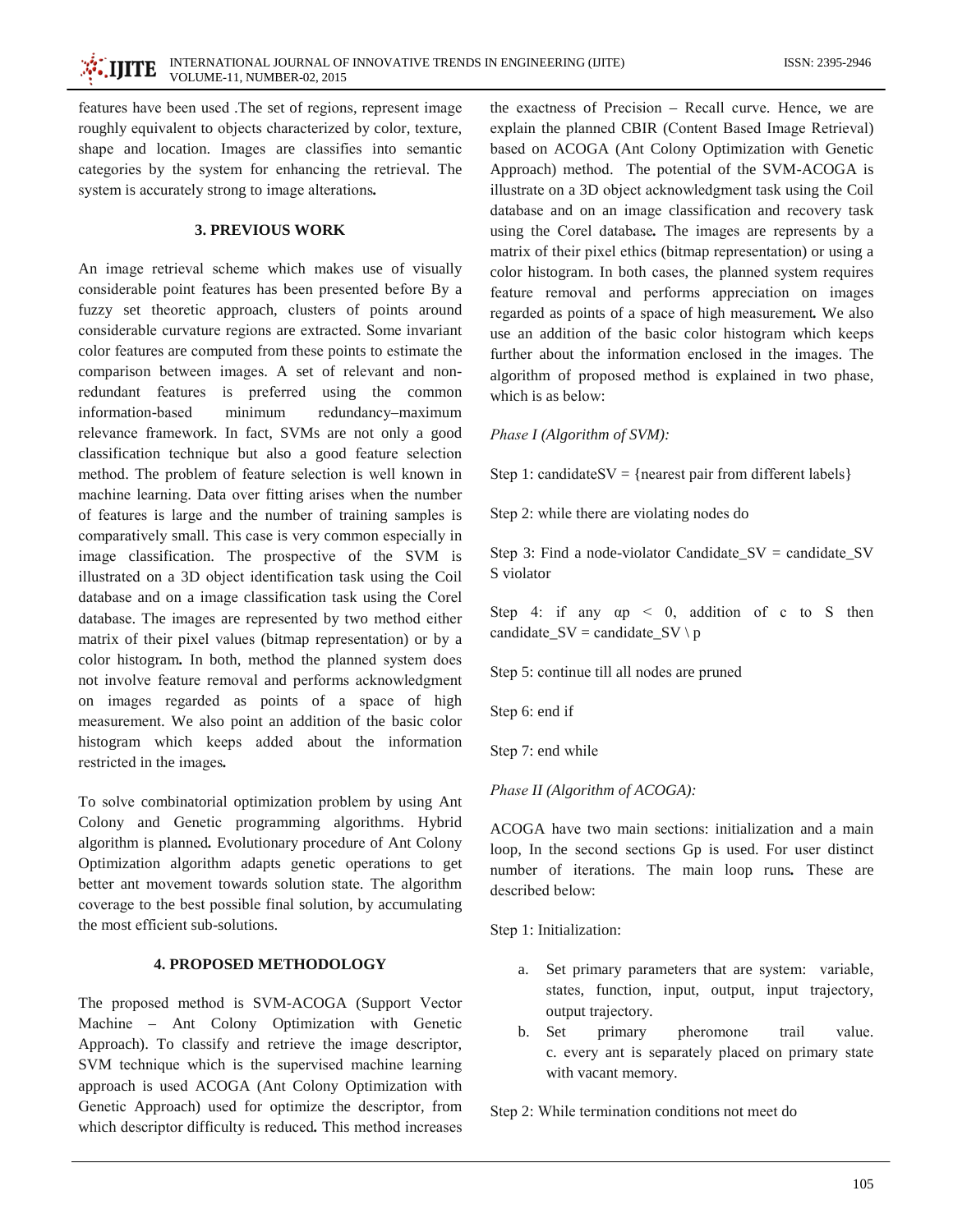a. Put up Ant Solution: Each ant constructs a path by consecutively applying the evolution function the prospect of moving from state to state depend on: as the attractiveness of the shift, and the trail level of the shift. b. Apply Local Search

c. Best Tour check: If there is an upgrading, update it.

d. Update Trails: - dissolve a fixed quantity of the pheromone on each road. - For every ant execute the "antcycle" pheromone update. - emphasize the best tour with a set number of "elitist ants" performing the "ant-cycle".

e. produce a new population by apply the following operation, based on pheromone trails. The operations are applied to persons selected from the population with a prospect based on strength

- Darwinian simulated
- Structure-Preserving Crossover
- Structure-Preserving Mutation

End While

#### 5. SIMULATION/EXPERIMENTAL RESULTS

We can retrieve more images through the planned technique SVM-ACOGA. The input query image with dissimilar sizes, each image is resize into normal size and practically to SIFT method then build up descriptor in row vector. In a parallel way image dataset (approx 20000) descriptors is pile up in mat file and apply ACOGA. Now, achieve the best point of descriptor, these descriptor point are use for similar with query descriptors and regain best images. The kernel function is implements with guide the data with SVM. generally we apply Radial Basis Function (RBF) and Polynomial kernel. Here, we talk about these kernels in following type. We achieve the following results:

In this case, we apply distance metric as 1 for implementing Manhattan distance metric and 2 for implementing Euclidean distance metric. This distance metrics affect the SVM classifier. The Kernel function is used in two way, we use Radial Basis Function (RBF) and Polynomial Kernel with special kernel parameters. In image classification, Recall is expressed as the random number of associated documents fetched by a initial find process categorized by the random number of already consisting relevant files, whereas precision value is expressed as the random number of associated files and documents fetched by a search divided

by the complete number of files and documents fetched by that find process. In image retrieval domain, the precision value for a label is the total number of true positives categorized by the complete number of elements marked as involving to the positive label. Basically, recall in this desired context is defined as the total number of true positives value divided by the total number of data points that actually involve to the positive label. We consider that Manhattan Distance Metric (MDM), now analysis is performs on basis of PR-curve and Confusion Matrix with two different kernel mode such as Radial Basis Function (RBF) and Polynomial.



Figure 1: PR Curve for SVM and SVM-ACOGA (RBF Kernel)

In case of MDM (Manhatten Distance Metric), The Precision and Recall of SVM is relatively high than SVM-ACOGA. So SVM method retrieves additional images as evaluate than SVM-ACOGA. Images which are retrieving from SVM are less significant with query image as evaluate than SVM-ACOGA because SVM-ACOGA has less inconsistency retrieve images.

An uncertainty matrix, is a 2D array with 2 rows and 2 columns that remove the random number of false positives value, false negatives value, true positives value, and true negatives value. This allows more comprehensive determination than simply percentage of accurate accuracy. salvage accuracy is not a consistent measurement for the real competence of a classifier, because it will co-factor support results if the dataset node is not expected. In uncertainty matrix, the row which labeled as  $0,1,...,9$  are considered as real class and the column which labeled as 0,1,...,9 are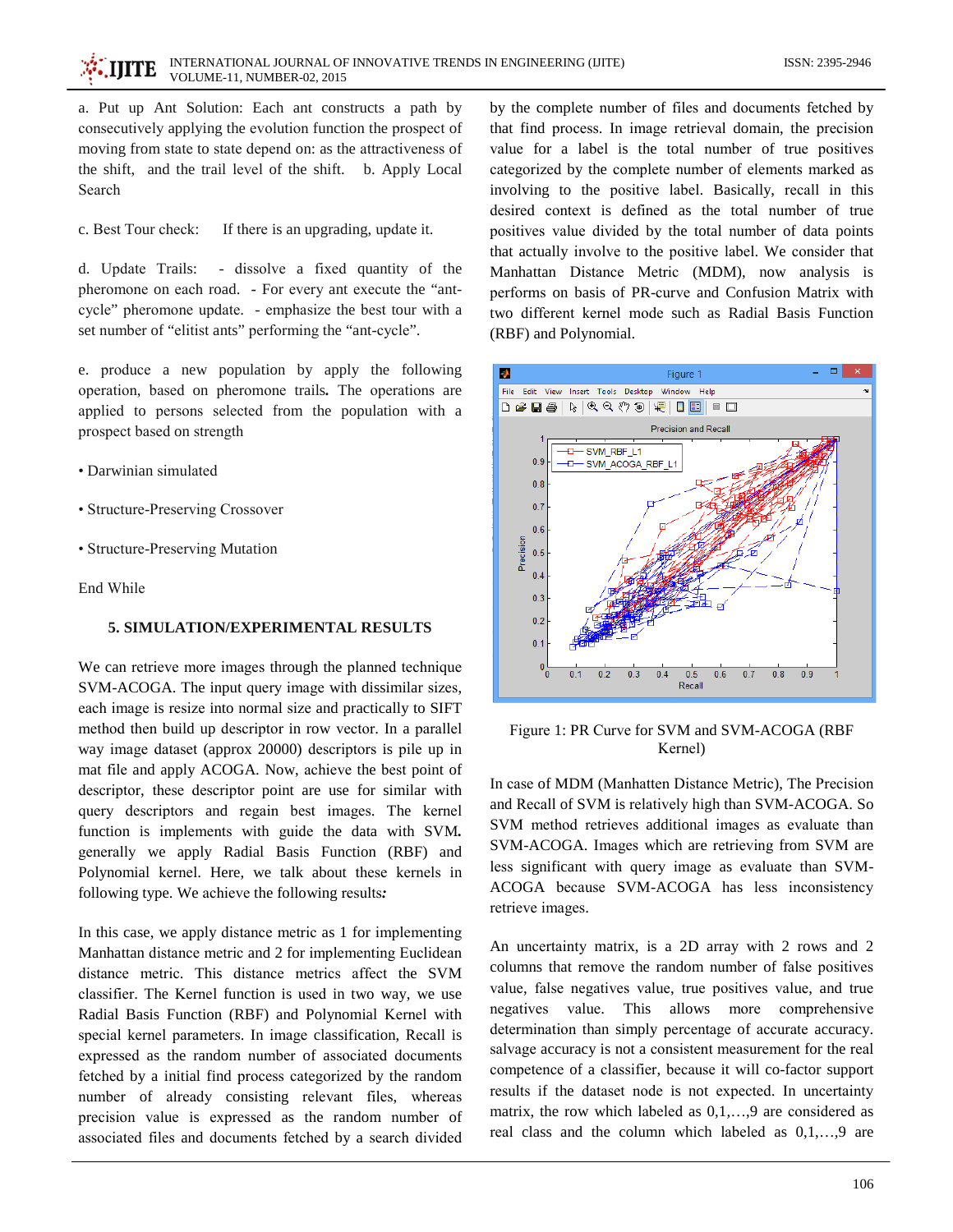measured as predicted class. The uncertainty matrix shows number of similar images in every class as per query image. In next figure shows the dissimilar uncertainty matrix, these matrix is characterize in eight ways because number of distance metric is 1 (MDM), number of kernel tricks is 2 (RBF and Polynomial) and number of CBIR is 2 (SVM and SVM-ACOGA).



Figure 2: PR Curve for SVM and SVM-ACOGA (POLY Kernel)

|   | $\bullet$ |                | $\overline{\mathbf{v}}$ | S              |                | <b>SP</b>      | 6            | н        | $\infty$                                        | $\bullet$    |
|---|-----------|----------------|-------------------------|----------------|----------------|----------------|--------------|----------|-------------------------------------------------|--------------|
|   | o         | 0              | $\bf{0}$                | 0              | $\mathbf{0}$   | $\bf{0}$       | $\bf{0}$     | $\bf{0}$ | $\bf{0}$                                        | $\bf{0}$     |
|   | o         | 87.23%<br>(41) | 0                       | 0              | $\bf{0}$       | 0              | 6.38%<br>(3) | O        | 4.26% 2.13%<br>(2)                              | (1)          |
|   | o         | 6.12%<br>(3)   | 65.31% 4.08%<br>(32)    | (2)            | 6.12%<br>(3)   | 0              | (2)          | (4)      | 4.08% 8.16% 2.04% 4.08%<br>(1)                  | (2)          |
|   | n         | 10.87%<br>(5)  | 6.52%<br>(3)            | 50.00%<br>(23) | 8.70%<br>(4)   | 0              | 8.70%<br>(4) | (3)      | 6.52% 6.52%<br>(3)                              | 2.17%<br>(1) |
|   | n         | 4.00%<br>(2)   | 0                       | 2.00%<br>(1)   | 82.00%<br>(41) | 0              | 4.00%<br>(2) | $\bf{0}$ | 6.00%<br>(3)                                    | 2.00%<br>(1) |
| 5 | o         | $\bf{0}$       | $\bf{0}$                | $\bf{0}$       | $\bf{0}$       | 96.00%<br>(48) | 4.00%<br>(2) | $\bf{0}$ | $\bf{0}$                                        | $\bf{0}$     |
| 6 | 0         | 0              | 10.00% 7.50%<br>(4)     | (3)            | $\mathbf{0}$   | 0              | (6)          | (7)      | 15.00% 17.50% 27.50% 22.50%<br>(11)             | (9)          |
|   | n         | 4.88%<br>(2)   | 12.20% 9.76%<br>(5)     | (4)            | 2.44%<br>(1)   | 2.44%<br>(1)   | 9.76%<br>(4) | (10)     | 24.39% 19.51% 14.63%<br>(8)                     | (6)          |
|   | n         | $\Omega$       | 9.52%<br>(4)            | 9.52%<br>(4)   | 4.76%<br>(2)   | 0              | (11)         | (5)      | 26.19% 11.90% 19.05% 19.05%<br>(8)              | (8)          |
|   |           | 4.76%<br>(2)   | 2.38%<br>(1)            | 4.76%<br>(2)   | 7.14%<br>(3)   | 0              | (6)          | (13)     | 14.29% 30.95% 21.43% <mark>14.29%</mark><br>(9) | (6)          |

Figure 3: Confusion Matrix for SVM (RBF Kernel, MDM)

|   | ◓ |              |                                                                  | ო        |           | ю        |          |      | ൟ   | o            |
|---|---|--------------|------------------------------------------------------------------|----------|-----------|----------|----------|------|-----|--------------|
|   |   | o            | O                                                                | O        | o         | 0        | O        | O    | O   |              |
|   |   | (10)         | 22.22%13.33%17.78% 4.44% 8.89% 13.33%11.11% 4.44% 4.44%<br>(6)   | (8)      | (2)       | (4)      | (6)<br>÷ | (5)  | (2) | (2)          |
|   |   | 9.09%<br>(4) | 11.36%18.18%11.36% 4.55% 15.91%13.64%11.36% 4.55%<br>(5)         | (8)      | (5)       | (2)      | (7)<br>î | (6)  | (5) | (2)          |
|   |   | (2)          | 4.08% 14.29% 18.37% 8.16% 6.12% 18.37% 20.41% 6.12% 4.08%<br>(7) | (9)      | (4)<br>i  | (3)<br>÷ | (9)<br>÷ | (10) | (3) | (2)          |
|   |   | (5)          | 11.90% 7.14% 7.14% 16.67% 9.52% 11.90% 4.76% 9.52% 21.43%<br>(3) | (3)      | (7)       | (4)      | (5)      | (2)  | (4) | (9)          |
| 5 |   | (3)          | 6.38% 12.77% 12.77% 10.64% 25.53% 8.51% 8.51% 6.38% 8.51%<br>(6) | (6)      | (5)       | (12)     | (4)      | (4)  | (3) | (4)          |
| 6 |   | (5)          | 12.50%10.00%10.00%12.50%15.00%15.00%12.50%10.00%2.50%<br>(4)     | (4)<br>÷ | (5)       | (6)      | (6)      | (5)  | (4) | (1)          |
|   |   | (4)          | 8.51% 6.38% 14.89%17.02%10.64%10.64%10.64%12.77% 8.51%<br>(3)    | (7)<br>÷ | (8)<br>I, | (5)<br>и | (5)      | (5)  | (6) | (4)          |
| 8 |   | (4)          | 8.89% 15.56%13.33%24.44% 4.44% 11.11% 8.89% 6.67% 6.67%<br>(7)   | (6)      | $(11)$ :  | (2)<br>÷ | (5)      | (4)  | (3) | (3)          |
|   |   | (7)          | 17.50% 5.00% 12.50% 5.00% 17.50% 15.00% 10.00% 10.00%<br>(2)     | (5)      | (2)       |          | (6)      | (4)  | (4) | 7.50%<br>(3) |

Figure 4: Confusion Matrix for SVM-ACOGA (RBF, MDM)

|                | $\bullet$      |                       | $\overline{\mathbf{c}}$ | õ                               | ᆠ                                   | 5              | 6            | N            | $\infty$     | $\sigma$     |
|----------------|----------------|-----------------------|-------------------------|---------------------------------|-------------------------------------|----------------|--------------|--------------|--------------|--------------|
|                | $\overline{0}$ | $\bf{0}$              | $\bf{0}$                | $\bf{0}$                        | 0                                   | 0              | $\bf{0}$     | $\bf{0}$     | 0            | $\bf{0}$     |
|                | n              | (45)                  | (2)                     | 90.00% 4.00% 2.00% 4.00%<br>(1) | (2)                                 | $\bf{0}$       | $\bf{0}$     | $\bf{0}$     | 0            | $\bf{0}$     |
| $\overline{2}$ | o              | (5)                   | 10.00% 82.00%<br>(41)   | 2.00% 6.00%<br>(1)              | (3)                                 | 0              | $\bf{0}$     | 0            | 0            | 0            |
| 3              | n              | (17)                  | (11)                    | (5)                             | 34.69% 22.45% 10.20% 28.57%<br>(14) | 0              | $\bf{0}$     | 2.04%<br>(1) | O            | 2.04%<br>(1) |
|                | o              | 6.00%<br>(3)          | 2.00%<br>(1)            | 0                               | 92.00%<br>(46)                      | 0              | $\bf{0}$     | $\bf{0}$     | 0            | 0            |
| 5              | n              | $\bf{0}$              | 20.00%<br>(10)          | $\bf{0}$                        | $\bf{0}$                            | 74.00%<br>(37) | $\bf{0}$     | $\bf{0}$     | 2.00%<br>(1) | 4.00%<br>(2) |
| 6              | n              | 30.61% 32.65%<br>(15) | (16)                    | 0                               | 24.49%<br>(12)                      | $\bf{0}$       | 2.04%<br>(1) | 4.08%<br>(2) | 0            | 6.12%<br>(3) |
| 7              | n              | (15)                  | (18)                    | (2)                             | 32.61% 39.13% 4.35% 15.22%<br>(7)   | 0              | $\Omega$     | 4.35%<br>(2) | 0            | 4.35%<br>(2) |
| 8              | o              | (13)                  | (14)                    | (3)                             | 27.08% 29.17% 6.25% 25.00%<br>(12)  | 0              | 4.17%<br>(2) | 4.17%<br>(2) | $\bf{0}$     | 4.17%<br>(2) |
| 9              | n              | (18)                  | (9)                     | (1)                             | 38.30% 19.15% 2.13% 27.66%<br>(13)  | 0              | 2.13%<br>(1) | 4.26%<br>(2) | O            | 6.38%<br>(3) |

Figure 5: Confusion Matrix for SVM (Poly Kernel, MDM)

In this metric, Figure 3 represents 41 images of real class 1 are properly match with predicted class 1. Figure 4 represents 10 images of real class 1 are properly match with predicted class. In a parallel way, Figure 5 represents 95 images of real class 1 are correctly equivalent with predicted class 1. Figure 6 represents 6 images of definite class 1 are acceptably equal with predicted class. hence, reliable accuracy of SVM-ACOGA is superior than SVM.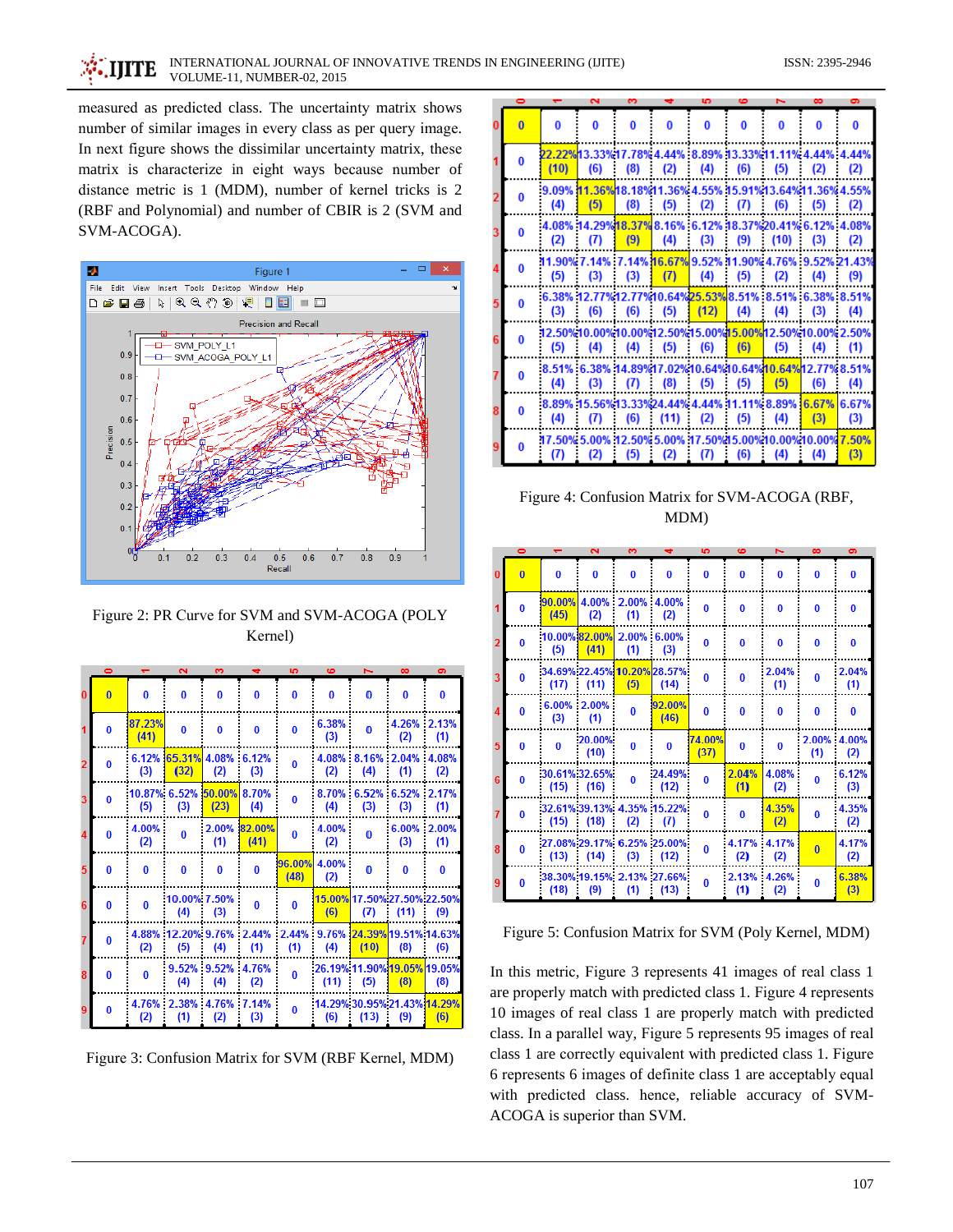|          |          | $\sim$                            | . . |          | . . |     |           | ື                                                                  | . .      |
|----------|----------|-----------------------------------|-----|----------|-----|-----|-----------|--------------------------------------------------------------------|----------|
| $\bf{0}$ | $\bf{0}$ | $\bf{0}$                          | 0   | 0        | 0   | 0   | $\bf{0}$  | $\bf{0}$                                                           | $\bf{0}$ |
| O        | (6)      | 12.00%24.00%<br>(12)              | o   | (1)      | (2) | (2) | (8)       | 2.00% 4.00% 4.00% 16.00%32.00% 6.00%<br>(16)                       | (3)      |
| o        | (6)      | (13)                              | (3) | (1)      | (7) | (3) | (5)       | 13.33%28.89% 6.67% : 2.22% 15.56% 6.67% :11.11%13.33% 2.22%<br>(6) | (1)      |
| n        | (1)      | 2.13% 21.28% 6.38%<br>(10)        | (3) | (3)      | (5) | (2) | (13)<br>÷ | 6.38% 10.64% 4.26% 27.66% 14.89% 6.38%<br>(7)                      | (3)      |
| o        | (7)      | 14.58% 12.50% 14.58% 2.08%<br>(6) | (7) | (1)      | (2) | (1) | (8)       | 4.17% 2.08% 16.67% 29.17% 4.17%<br>(14)                            | (2)      |
| O        | (5)      | 10.42%29.17% 8.33%<br>(14)        | (4) | $\bf{0}$ | (5) | (2) | (4)       | 10.42% 4.17% 8.33% 25.00% 4.17%<br>(12)                            | (2)      |
| o        | (5)      | (8)                               | (6) | (7)      | (4) | (3) | (5)       | 10.42%16.67%12.50%14.58% 8.33% 6.25% 10.42%18.75% 2.08%<br>(9)     | (1)      |
| 0        | (6)      | (6)                               | (5) | (3)      | (2) | (5) | (4)       | (15)                                                               | (2)      |
| n        | (7)      | (9)                               | (5) | (5)      | (1) | (2) | (7)       | 14.29%18.37%10.20%10.20% 2.04% 4.08% 14.29%22.45% 4.08%<br>(11)    | (2)      |
| n        | (4)      | (13)                              | (2) | (3)      | (6) | (3) | (4)       | 8.33% 27.08% 4.17% 6.25% 12.50% 6.25% 8.33% 20.83% 6.25%<br>(10)   | (3)      |

Figure 6: Confusion Matrix for SVM-ACOGA (Poly, MDM)

#### **6. CONCLUSION**

#### The basic conclusion of my thesis work is as follows:

We have established that dynamic knowledge with support vector machines can present a dominant tool for penetrating picture databases, outperforming a number of conventional query modification schemes. SVM-ACOGA not simply achieves every time high accurateness on a broad diversity of preferred returned results, except also does it speedily and keeps high exactitude when asked to convey time after time retrieved of images. and, dissimilar modern systems for example SVM, it does not have need of a plain semantically layer to execute fine. here a number of attractive instructions that we aspiration to follow. The operation instant of our algorithm balance linearly with the dimension of the image database both for the significance response stage and for the recovery of the top-k images. This is because, for all querying around, we have to examine during the database for the twenty images that are nearby to the existing SVM border line, and in the recovery stage we have to examine the whole database for the peak k most appropriate images with admiration to the well-read conception. SVM-ACOGA is sensible for image databases that hold a little thousand images; on the other hand, we would want to find traditions for it to extent to superior sized databases. In the planned system, characteristic aggregation was formulated as a binary organization and recovery problem and solved by support vector machinecontinuous orthogonal ant colony optimization (SVM-

ACOGA) in a characteristic difference space. Incorporating the techniques of data concentrated effort and noise understanding classifier, a new two-step approach was projected to handle the loud positive examples. In step 1, an assembly of SVM-ACOGA skilled in a characteristic difference space is used as compromise filters to classify and remove the loud positive examples. In step 2, the noise tolerant significance estimate was performed, which coupled each retained positive example with a significance probability to additional improve the sound influence. The tentative results show that the projected system outperforms the contending characteristic aggregation based image recovery systems when loud positive examples there in the query. The most excellent output of this planned system as follows:

- 1. We have to decrease the time for retrieving images from dataset through ACOGA technique. This technique uses the theory of orthogonal array, therefore we find best key point descriptors in orthogonal plan matrix of descriptors.
- 2. We get considerably best Confusion matrix, which stand for the corresponding retrieve images from different images.
- 3. The SVM-ACOGA provides best exactness of reliable image retrieval from databases weigh against traditional SVM CBIR.

#### 7. FUTURE SCOPES

The future work of current thesis work is as follows:

1. We can use K-Mean, Markov Model and ANN as a supervised learning for classify and retrieve image.

2. We can use Max-Min ACO (Ant Colony Optimization), PSO or Ranked Based ACO techniques for evaluating optimize descriptors.

#### **REFERENCES**

- [1] Kenneth R. Castleman, (1996) "Digital Image Processing" . Prentice Hall.
- [2] A. Blaser, (1979) "Database Techniques for Pictorial Applications", Lecture Notes in Computer Science, Vol.81, Springer Verlag GmbH.
- [3] Ryszard S. Chora's (2007) "Image Feature Extraction Techniques and their Applications for CBIR and Biometrics